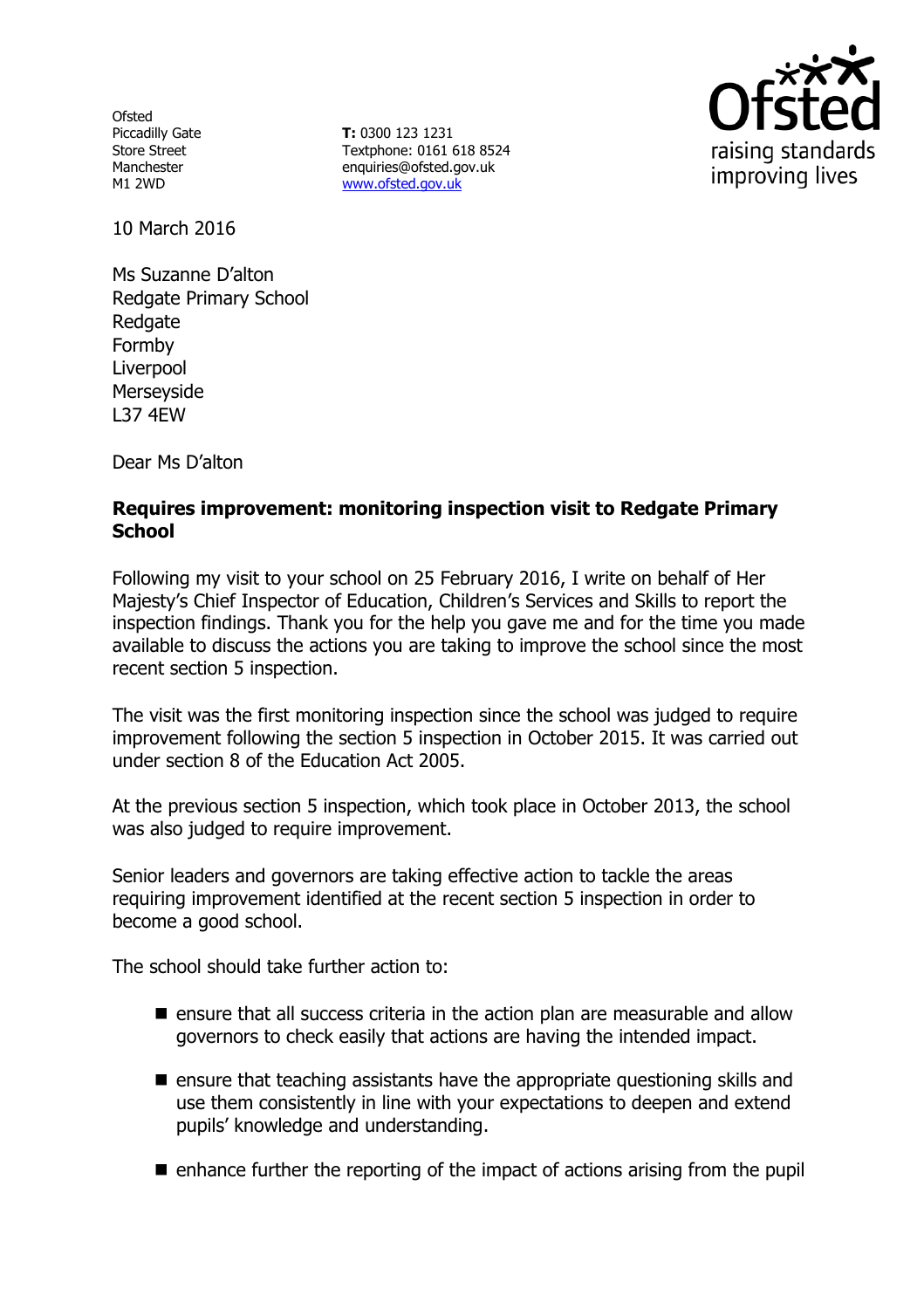

premium grant so that governors are fully aware of the impact of this grant on the attainment of pupils. The pupil premium is additional funding for those pupils who are known to be eligible for free school meals and those children who are looked after by the local authority.

## **Evidence**

During the inspection, I held meetings with you and your senior leadership team, a group of governors and a representative of the local authority to discuss the actions taken since the last inspection. I also held a telephone conversation with the Chair of the Governing Body. I evaluated the school's action plan and scrutinised other documents relating to school improvement, including those relating to your monitoring of the quality of teaching and performance management. We visited every classroom together to see the school at work and speak with pupils.

### **Context**

Since the last inspection, the deputy headteacher has been absent from school due to a long-term illness. Two teachers have temporarily been appointed to assistant headteachers and two new governors have joined the governing body.

### **Main findings**

Since the last inspection, which took place when you had only been headteacher at the school for a few weeks, you have not ceased in your drive to improve the school. You have developed strong professional relationships with staff and share a common vision for school improvement.

Your action plan identifies appropriate priorities for improvement that are closely aligned to those identified at the last inspection. It also includes other priorities you have subsequently highlighted as a result of your rigorous monitoring, including the further development of provision for pupils who have special educational needs or a disability. The plan is well structured and appropriately detailed but the success criteria by which you will evaluate the plan's success are not always clear enough. Many, particularly those relating to pupils' achievement, are highly focused and clearly measurable while others are less well defined.

The school's senior leadership team is stronger because of the appointment of two middle leaders to the role of assistant headteachers. They have been given particular responsibilities that draw well on their respective areas of expertise. The appointment to the senior leadership team of another member of staff who has responsibility for assessment brings additional capacity and expertise to the leadership of the school.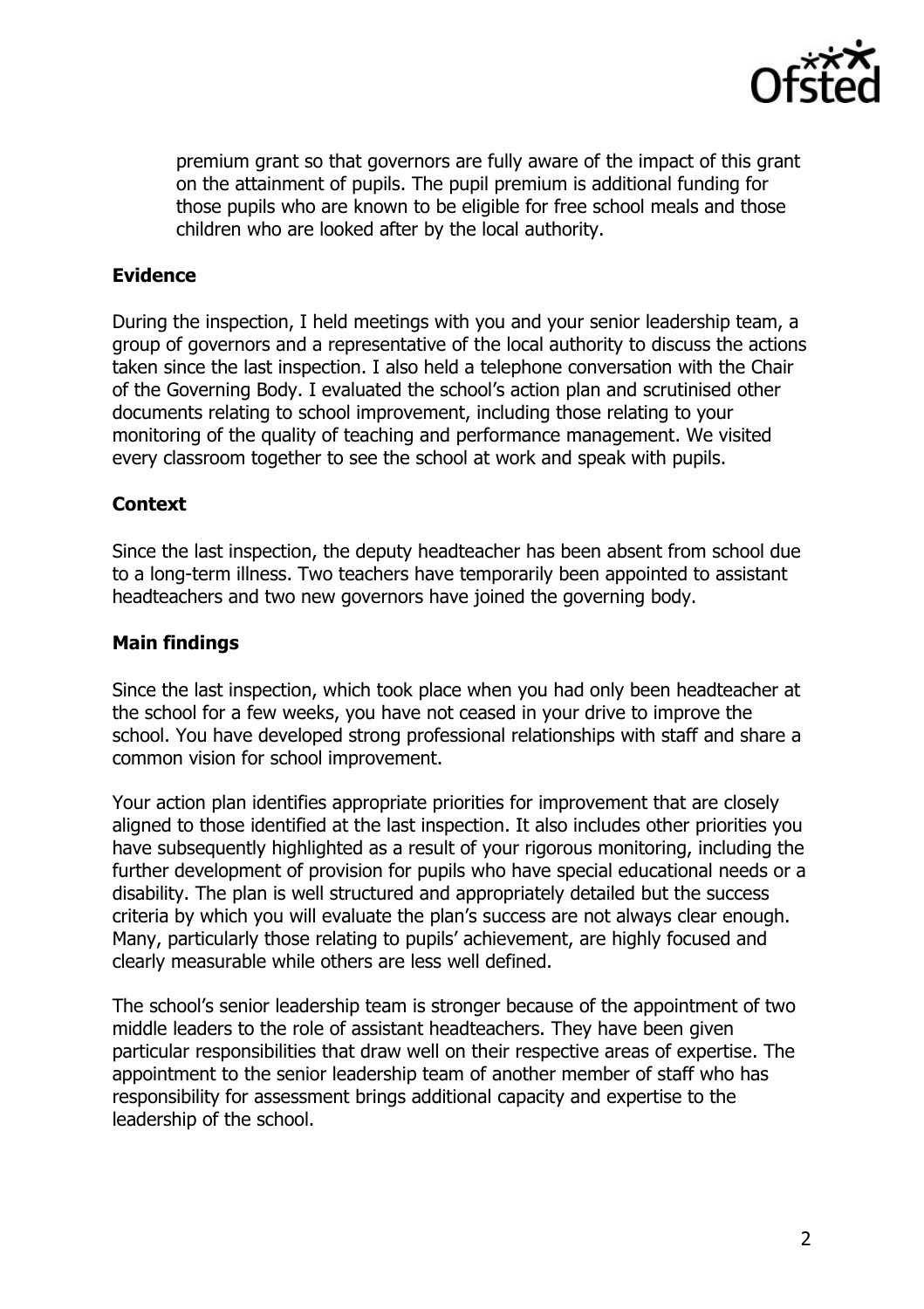

Governance is improving in the school because of new governor appointments. Your new governors have a professional background in education and recent and current experience of school leadership. These governors complement the commitment, drive and enthusiasm exhibited by your existing governors while also bringing up-to-date professional education experience and challenge. Consequently, governors hold you and your senior leaders strongly to account for the impact of your actions. The relationships between senior leaders and governors are professionally strong and positive because you share a common ethos and goal to improve the school rapidly to provide the best of outcomes for pupils.

Leaders' understanding of the effectiveness of the school is improving strongly because of your increased rigour in monitoring the work and impact of teachers and other staff. Tracking of pupils' achievement has improved. More frequent monitoring of pupils' progress through well-structured and regular meetings with teachers allows you to identify quickly any pupil who is falling behind, and implement appropriate support and intervention. Records of these meetings show that discussions are detailed, and robust follow-up checks on previously identified actions are having the intended impact.

The quality of teaching is improving because your increased monitoring allows you to identify and celebrate good practice and address any issues or concerns quickly. You regularly visit classrooms and frequently scrutinise pupils' work in books, often alongside staff, to evaluate the work of teachers and ensure a consistent understanding of your expectations. Your robust use of the outcomes of your monitoring in association with the school's performance management procedures means that teachers have a clear understanding as to what you expect of them.

You have improved the tracking and reporting systems relating to the spending of the pupil premium grant. Consequently, you have been able to establish a good understanding of where the grant is spent and where it is most effective. This has allowed you to amend appropriately the spending plan for the grant to maximise its impact on standards of pupils' attainment. The external review of the use of the pupil premium grant, required at the last inspection, has been implemented and is due for completion shortly.

The quality of leadership of the early years is improving because the strengthened senior leadership team has members with particular experience and expertise in this field. Better-quality teaching in the early years, brought about by better leadership, has resulted both in a learning environment that is well organised and in activities for children that build on their interests and which develop their skills more effectively. Consequently, children's standards of achievement, demonstrated in the school's own tracking, are improving. Children in the early years engage well with learning and are eager to share their experiences with visitors. For example, children's encounter with some 'dinosaur droppings', and a set of monster footprints that appeared in their classroom, captivated their attention and stimulated them to practise their writing skills by making warning signs to prevent visitors stepping on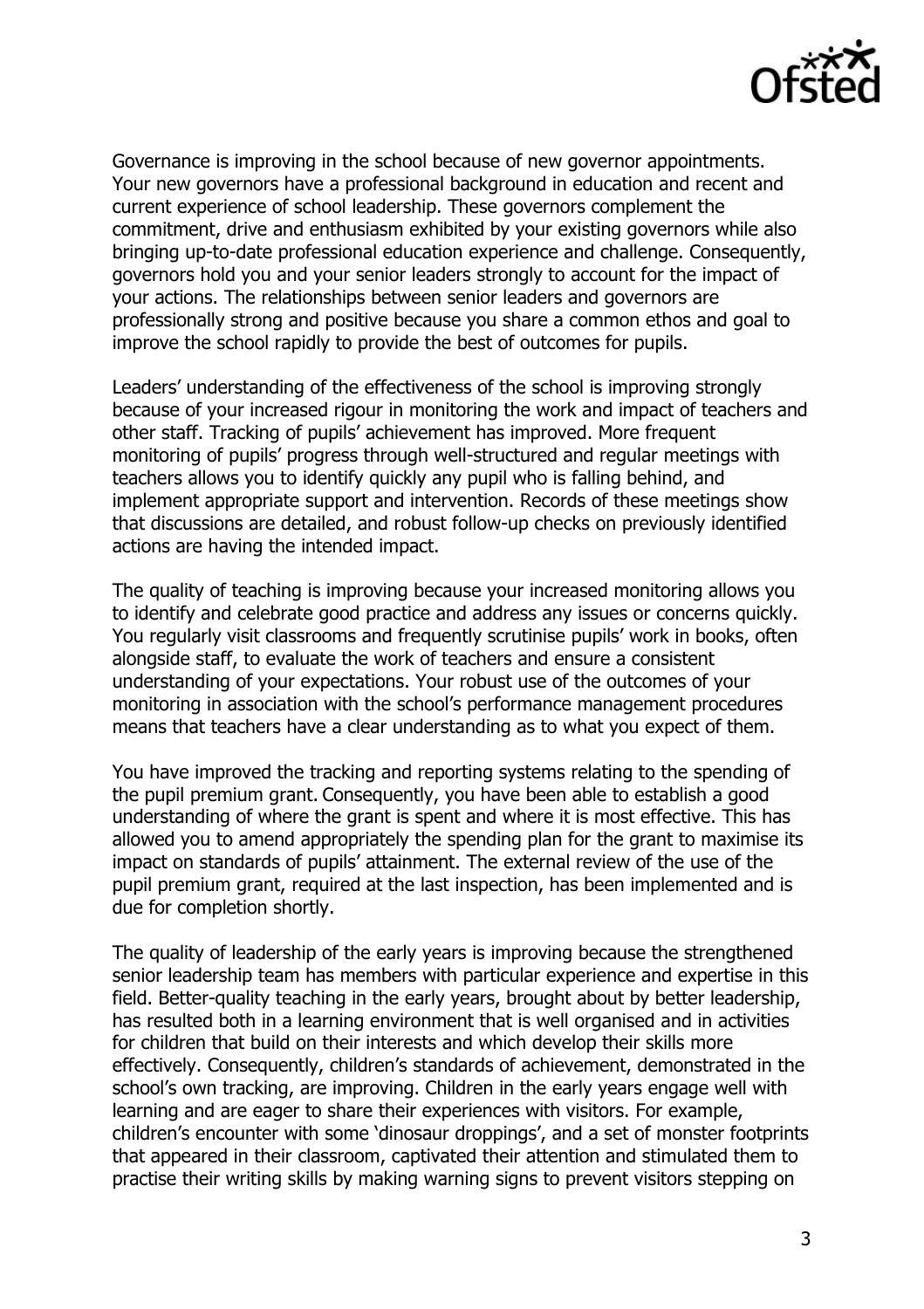

their discoveries. The tracking of children's progress and the quality of subsequent analysis of results in the early years is improving because of training and better leadership. As a result, teachers have a better understanding of what children know and are able to amend their planning to support children to achieve more.

The accuracy of assessment of pupils' achievement across the school is improving because you and your staff regularly review each other's judgements in wholeschool staff meetings. This ensures consistency across the school. Additionally, you have widened teachers' experiences and increased their skills in judging work. This has come about as a result of the school's regular participation in events within your local cluster of schools, attendance at similar local authority-wide events and through participation in an assessment pilot programme that involves 14 schools across two local authorities. Consequently, you and your teachers are more confident in the school's assessment procedures and the accuracy of any judgements made. Teachers now use this information more effectively to plan tasks and challenges for pupils.

The quality of teaching is improving because you have implemented appropriate training to help staff reach the standards you expect of them. Opportunities for staff to visit other schools to observe and learn from good and outstanding practice are used well. Sharp predetermined foci for these visits ensure that staff concentrate on developing the appropriate skills required for your school to move forward. The quality of classroom management, the use of questioning to deepen pupils' knowledge, and levels of expectation and challenge in the tasks set for pupils are also improving because of the training staff receive in and out of school. You recognise, however, that further work needs doing to improve teaching assistants' use of questioning to deepen pupils' knowledge and understanding.

#### **External support**

The school draws well on external support from a variety of sources. The local authority has brokered additional support from a local leader in education, who visits regularly and provides additional challenge and support, which school leaders appreciate. Local authority officers respond quickly and appropriately to the school's needs and provide appropriate training, guidance and, where necessary, some additional financial support that is bringing about real positive change. The steering and monitoring group, attended by local authority officers, holds school leaders, governors and the local leader in education sharply to account and ensures the continued pace of improvement.